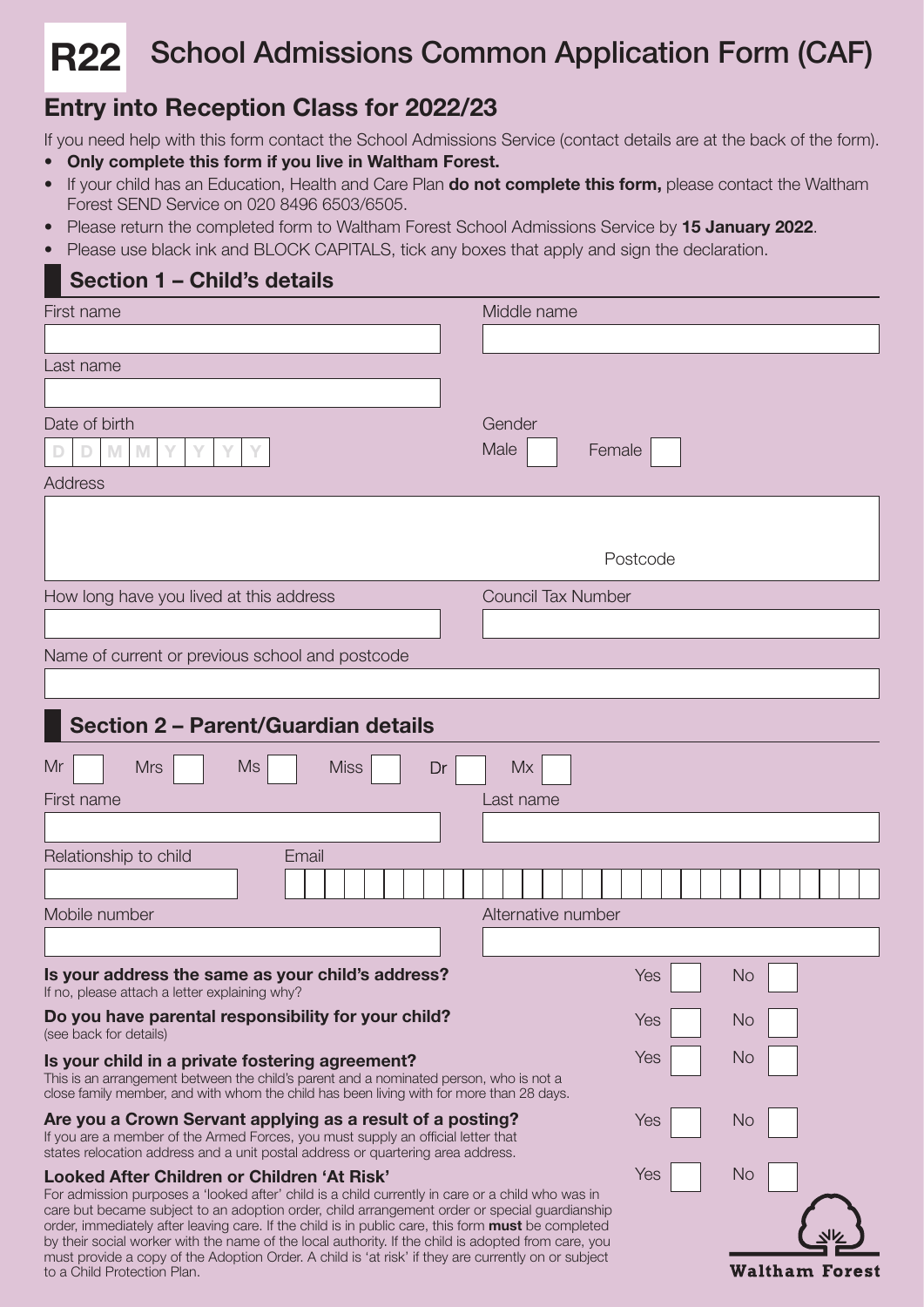#### Section 3 – School preferences – please read before entering school details

- Waltham Forest schools are listed on www.walthamforest.gov.uk and in 'Starting Primary School 2022'. This brochure also includes explanations of the terms used on this form.
- Some schools require a Supplementary Information Form (SIF) which must be returned to the school.
- List up to six schools you want to apply for in the order in which you prefer them.
- If your child has a sibling at any of your preferred school(s) (who lives at the same address) please tick the box and write their details below. See brochure for full definitions of Sibling.
- If you tick medical or social you must attach a letter from a professional such as a doctor, consultant, psychologist or social worker who has worked with your child. Evidence must demonstrate how the specified school is the only school that can meet the defined needs of the child (See brochure for more details).
- If you tick School Staff Child, and the school has this criterion, the parent must have been employed at the school for two or more years at the time at which the application for admission is made, or recruited to fill a vacant post for which there is a demonstrable skills shortage. See brochure for details of supporting evidence required.
- A child is 'at risk' if they are currently on or subject to a Child Protection Plan.

| 1 | School name                                                                                                                                                                                                                                          | Postcode        |
|---|------------------------------------------------------------------------------------------------------------------------------------------------------------------------------------------------------------------------------------------------------|-----------------|
|   |                                                                                                                                                                                                                                                      |                 |
|   | Medical/Social<br>Sibling<br><b>School Staff Child</b>                                                                                                                                                                                               | Child 'at risk' |
|   | Sibling first name<br>Last name                                                                                                                                                                                                                      |                 |
|   |                                                                                                                                                                                                                                                      |                 |
|   | Gender<br>Date of birth                                                                                                                                                                                                                              | Year group      |
|   | Male<br>Female<br>Y<br>v<br>M<br>M                                                                                                                                                                                                                   |                 |
|   | Preference reason                                                                                                                                                                                                                                    |                 |
|   |                                                                                                                                                                                                                                                      |                 |
|   | 2 School name                                                                                                                                                                                                                                        | Postcode        |
|   |                                                                                                                                                                                                                                                      |                 |
|   | Sibling<br>Medical/Social<br>School Staff Children                                                                                                                                                                                                   |                 |
|   | Sibling first name<br>Last name                                                                                                                                                                                                                      |                 |
|   |                                                                                                                                                                                                                                                      |                 |
|   | Date of birth<br>Gender<br>Male<br>Female<br>$\mathsf{M}% _{T}=\mathsf{M}_{T}\!\left( a,b\right) ,\ \mathsf{M}_{T}=\mathsf{M}_{T}\!\left( a,b\right) ,$<br>M<br>Y<br>Y                                                                               | Year group      |
|   |                                                                                                                                                                                                                                                      |                 |
|   | Preference reason                                                                                                                                                                                                                                    |                 |
|   |                                                                                                                                                                                                                                                      |                 |
| 3 | School name                                                                                                                                                                                                                                          | Postcode        |
|   |                                                                                                                                                                                                                                                      |                 |
|   | Sibling<br>Medical/Social<br><b>School Staff Children</b><br>└──                                                                                                                                                                                     |                 |
|   | Sibling first name<br>Last name                                                                                                                                                                                                                      |                 |
|   |                                                                                                                                                                                                                                                      |                 |
|   | Date of birth<br>Gender                                                                                                                                                                                                                              | Year group      |
|   | Male<br>Female<br>$\mathsf{M}% _{T}=\mathsf{M}_{T}\!\left( a,b\right) ,\ \mathsf{M}_{T}=\mathsf{M}_{T}\!\left( a,b\right) ,$<br>$\mathsf{M}% _{T}=\mathsf{M}_{T}\!\left( a,b\right) ,\ \mathsf{M}_{T}=\mathsf{M}_{T}\!\left( a,b\right) ,$<br>Y<br>Υ |                 |
|   | Preference reason                                                                                                                                                                                                                                    |                 |
|   |                                                                                                                                                                                                                                                      |                 |
|   |                                                                                                                                                                                                                                                      |                 |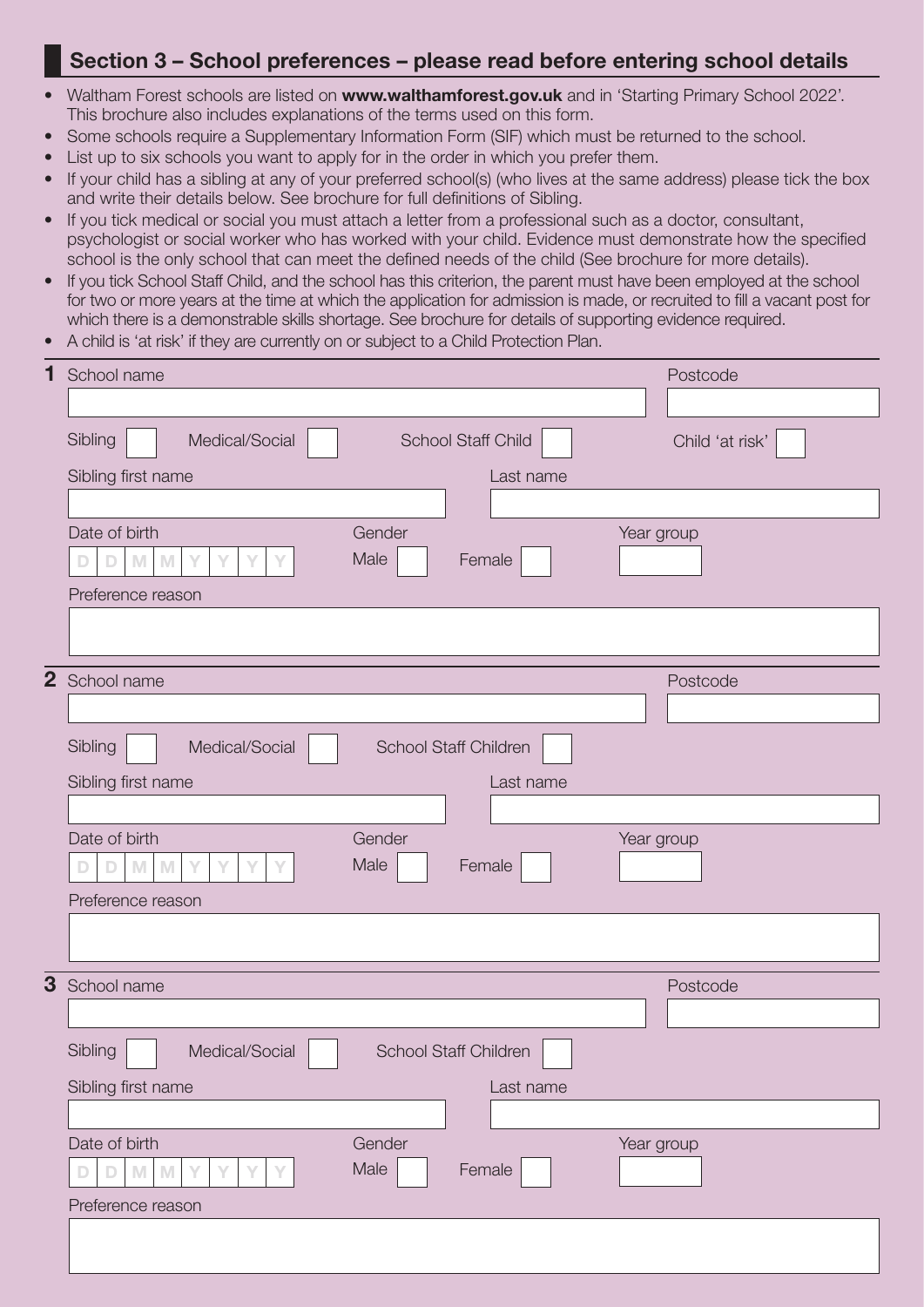| 4 School name                                                                                                                          | Postcode   |
|----------------------------------------------------------------------------------------------------------------------------------------|------------|
|                                                                                                                                        |            |
| Sibling<br>Medical/Social<br><b>School Staff Children</b>                                                                              |            |
| Sibling first name<br>Last name                                                                                                        |            |
|                                                                                                                                        |            |
| Date of birth<br>Gender<br>Male<br>Female<br>M<br>M<br>Υ                                                                               | Year group |
| Preference reason                                                                                                                      |            |
|                                                                                                                                        |            |
|                                                                                                                                        |            |
| 5 School name                                                                                                                          | Postcode   |
| Sibling<br>Medical/Social<br><b>School Staff Children</b>                                                                              |            |
|                                                                                                                                        |            |
| Sibling first name<br>Last name                                                                                                        |            |
| Date of birth<br>Gender                                                                                                                | Year group |
| Male<br>Female<br>$\mathsf{M}% _{T}=\mathsf{M}_{T}\!\left( a,b\right) ,\ \mathsf{M}_{T}=\mathsf{M}_{T}\!\left( a,b\right) ,$<br>M<br>Υ |            |
| Preference reason                                                                                                                      |            |
|                                                                                                                                        |            |
|                                                                                                                                        |            |
| 6 School name                                                                                                                          | Postcode   |
|                                                                                                                                        |            |
| Sibling<br>Medical/Social<br>School Staff Children                                                                                     |            |
| Sibling first name<br>Last name                                                                                                        |            |
|                                                                                                                                        |            |
| Date of birth<br>Gender<br>Male<br>Female                                                                                              | Year group |
| M<br>M<br>Y<br>D                                                                                                                       |            |
| Preference reason                                                                                                                      |            |